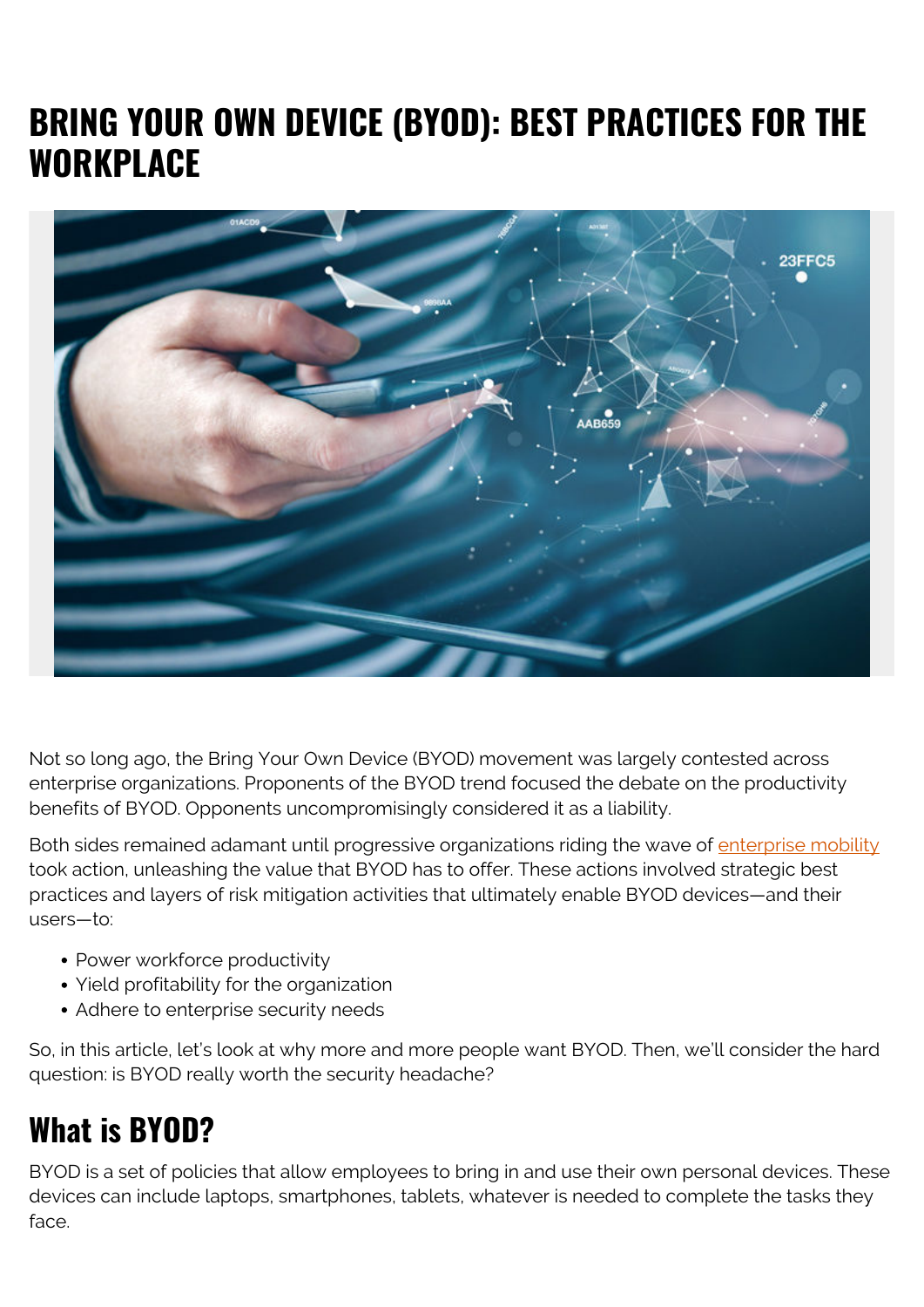The goal behind BYOD is straightforward: because workers use their personal devices to access company data and systems, employees should be more productive in the long run.

Today, of course, many companies are creating distributed workplaces, powered in part by more relaxed approaches to BYOD. When the pandemic hit, an employee might not have been able to easily work from their phone or tablet. Now a variety of software solutions support employees in the brave new world of remote work, making BYOD important in a way it had never been before.

BYOD practices thrive in [Agile and DevOps-driven](https://blogs.bmc.com/blogs/devops-vs-agile-whats-the-difference-and-how-are-they-related/) environments. Users should take advantage of well-integrated cloud solutions to facilitate collaboration, communication, and information access across otherwise siloed organizational departments.

### **Challenges of using personal devices for work**

Although many find the idea of using a personal device quite attractive, BYOD initiatives need to be carefully considered. Employee satisfaction and **[overall enterprise agility](https://blogs.bmc.com/blogs/it-agility/)** needs to be carefully weighed against the risks and the necessary **Mobile Device Management** (MDM) that needs to happen before employees can download potentially sensitive data to their devices.

Other challenges of using personal devices for work include…

#### **Poorly supported internally**

BYOD falls somewhere between the business and IT functions, resulting in [service desks](https://blogs.bmc.com/blogs/help-desk-vs-service-desk-whats-difference/) that often fail to support the needs of the agile and mobile workforce. That's because service desks were mostly built to service on-premises employees using employer-provided equipment.

This stark divide leads to many [data and security concerns](https://blogs.bmc.com/blogs/data-security/) for businesses, particularly when they cannot meet the demand of their employees.

### **Shadow IT**

Repeated requests, unfavorable governance, and slow request approval processes encourage the workforce to take matters into their own hands. Employees may adopt  $shadow II$ —the grey area where users download or use software and apps that your organization hasn't approved. The risk here? These shadow IT practices bypass your security mechanisms.

#### **Lost property**

The elephant in the room is the lost/stolen problem. Although it's nice for your employees to complete work-related tasks with their own mobile devices, there is a serious risk of your employees losing the device and placing company data into the hands of possibly anyone, especially with cloud-native apps that make syncing and sharing data as easy as pressing a button.

For industries that need a high level of security on every single device, think about what you gain and what you have to trade. Are the benefits of BYOD solutions enough to warrant storing data on a device which might be secure? That's a question which a lot companies answer differently.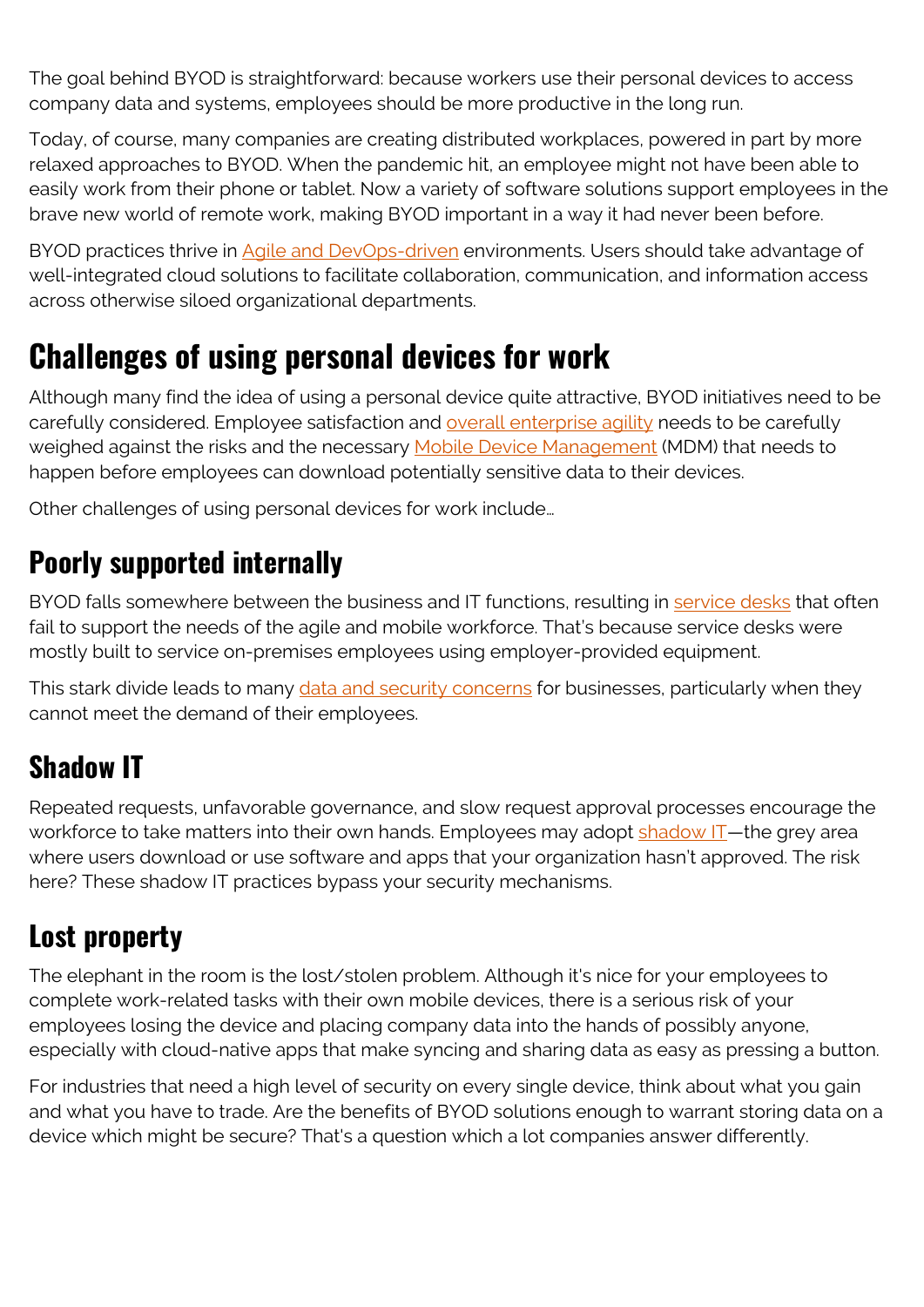

#### **Bring Your Own Device (BYOD)**

Best Practices for the Workplace



## **Best Practices for BYOD in the Workplace**

To address these challenges, organizations must invest in the right skillset and advancement in IT transformation to align [service management capabilities](https://blogs.bmc.com/blogs/itsm/) with the BYOD needs of fast-paced DevOps-driven processes.

From a strategic perspective, the following policy best practices can empower organizations to achieve these goals:

### **1. Understand organizational requirements**

Every organization differs in structure, culture, diversity, workforce preferences, IT policies, and regulatory compliance requirements. These differences are exacerbated due to your company's:

- Geographic location
- Industry vertical
- Size and age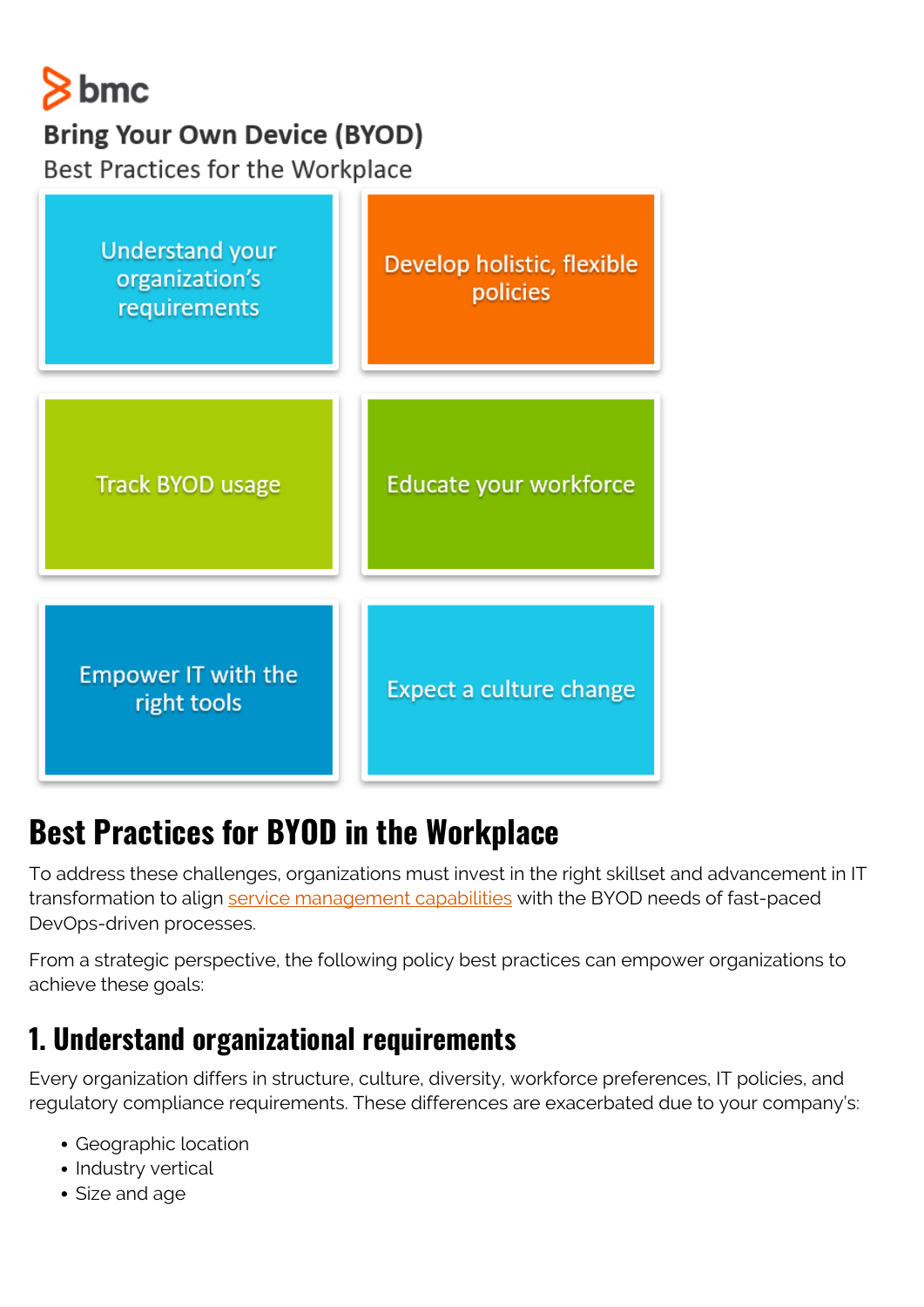As a result, every organization may have unique limitations on BYOD technology adoption, preferences, and requirements.

In DevOps environments, the organization must empower the service management function to develop protocols and procedures designed to facilitate their own unique BYOD requirements in the context of the challenges they face. This approach will ensure smooth BYOD adoption that leads to workforce productivity—without disrupting the behavior, compliance, and security posture of the organization.

### **2. Develop a flexible BYOD policy**

It is practically impossible to satisfy every member of the workforce with BYOD policies. Regardless of the device, BYOD policies should encompass different user roles, privileges, and controls as part of your mobility strategy.

The most engaging enterprise mobility strategies that facilitate effective collaboration, information access, and strict adherence to security best practices do take a flexible, user-centric approach:

- **Establish simple, automated workflows** that make it easier for internal customers to enroll their devices and request approvals for new apps and solutions.
- **Outline the security requirements** with clear, simple, and easy-to-understand details.
- **Future-proof your BYOD strategies** to address the upcoming needs of internal customers and the business landscape.
- **Respect end-user privacy** by implementing the necessary protocols to segregate personal data from business information and apps on BYOD devices.

#### **3. Track BYOD usage**

BYOD employee-owned devices are common targets for adversaries, especially in the age of [AI](https://blogs.bmc.com/blogs/artificial-intelligence-cyberattacks/) [cyberattacks](https://blogs.bmc.com/blogs/artificial-intelligence-cyberattacks/). Vulnerable personal devices with high-level user access and privileges can cause costly data leaks and potentially irreversible damage to the business.

With the enforcement of stringent data regulations like GDPR, organizations must balance workforce demands for BYOD against requiatory compliance and [security threats.](https://blogs.bmc.com/blogs/security-vulnerability-vs-threat-vs-risk-whats-difference/) The security risk and implications of BYOD adoption have emerged as a top concern among business organizations, according to Verizon.

Managing corporate data through intelligent mobile device management is key to appeasing your employees who want to use their personal devices—without allowing said devices become an easy route for sensitive data leaks. Real-time security monitoring and detection become critical to ensure secure enterprise mobility practices with BYOD. IT needs to:

- Track a range of metrics pertaining to network traffic and security
- Understand how users and apps access corporate information
- Restrict data consumption and information access based on organizational security and business policies through effective security measures

#### **4. Educate the workforce**

End users act as the first line of defense against cyber-attacks or the first loophole in BYOD security.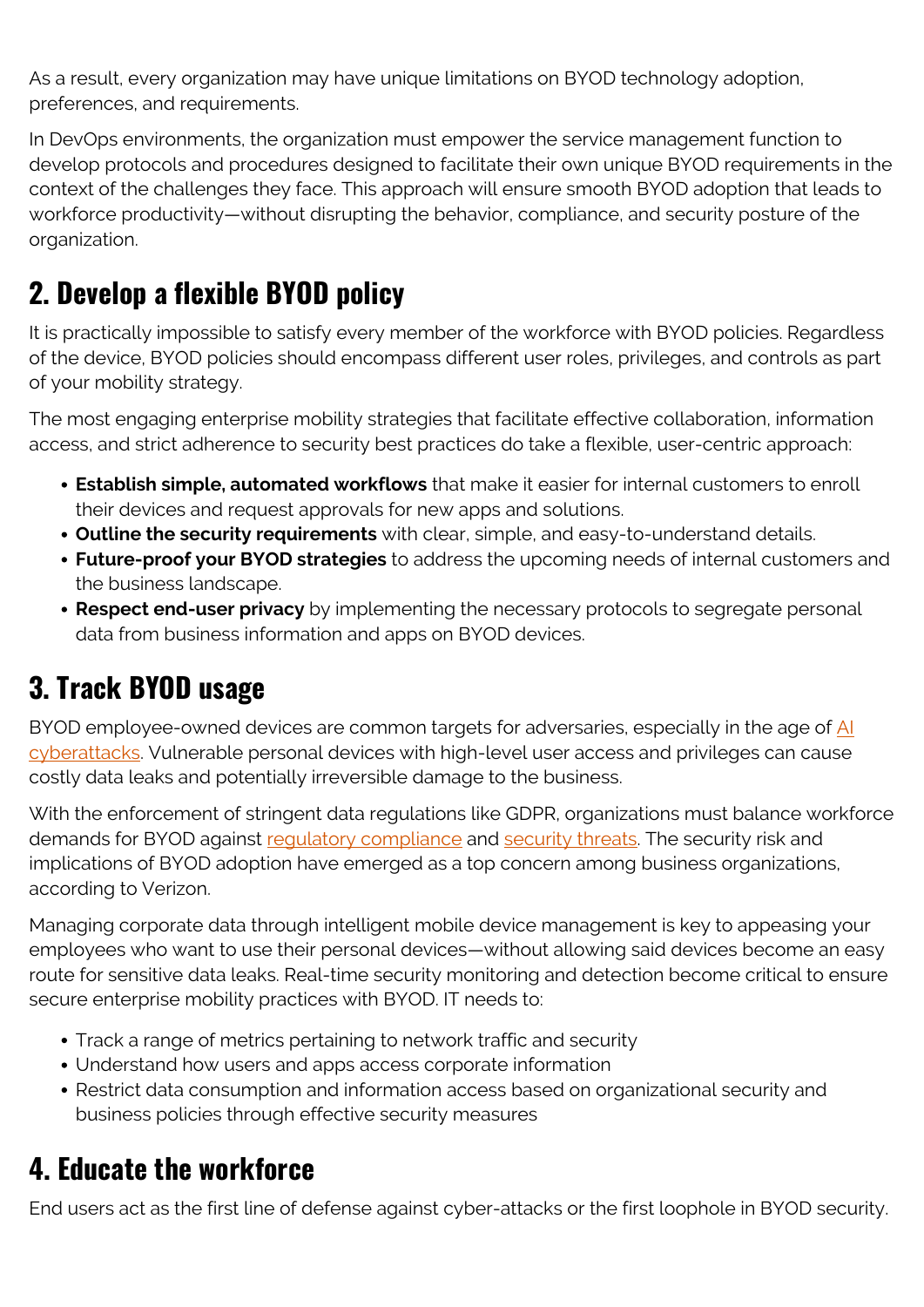Knowledgeable and security-aware professionals can help ward off a majority of cyber-attacks that initiate when downloading malicious apps, accessing rogue websites, or clicking links in phishing attempts.

Train and convince your workforce to comply with your organization's security and BYOD policy in a few ways:

- **Educate employees** on the security risks associated with Shadow IT practices.
- **Provide adequate reasons and pathways** to avoid security malpractices.
- **Establish a culture of trust and loyalty** among the workforce to reduce the possibility of employees going rogue against the organization.

When devices may become the agents of your downfall, the last point is especially important. If you are going to trust your employees to bring their own tablets, laptops, and phones to work with, you need to trust your employees generally too. The technology is a risk, but so are the people you trust to use them!

### **5. Empower IT with the right tools**

Forward-thinking business organizations transform their IT to meet the mobile device and BYOD needs of today and tomorrow. Organizations need to understand their current working environment and clarify the desired future state of enterprise mobility.

BYOD policies should be designed to engage internal customers with the right processes, data, and technologies to transition between the current and desired future states.

Employ capabilities such as automated device enrollment and configuration and real-time troubleshooting to reduce service desk interactions.

- **Automate device enrollment and configuration** as well as real-time troubleshooting in order to reduce the number of headaches that personally owned devices will give you service desk.
- **Adopt app vetting processes** based on simple and automated workflows that make it convenient for ITSM to comply with app approval requests.
- **Invest in advanced Enterprise Mobility Management** (EMM) that enables IT admins to facilitate the evolving and diverse BYOD needs of the agile workforce.
- **Implement multiple layers of security** to protect BYOD devices; protect corporate data; facilitate effective communication and collaboration; and manage access controls and risks.
- **Include the tooling necessary for risk mitigation** on devices and damage limitation in response to security infringements.

*(Read more about [enterprise mobility management](https://blogs.bmc.com/blogs/emm-enterprise-mobility-management/).)*

### **6. Expect a culture change**

Finally, an effective BYOD policy should be designed to instigate a cultural shift toward secure and productive enterprise mobility practices. DevOps already brings best practices that facilitate strong interdepartmental collaboration, integrated business and IT operations, and automated workflows that streamline the adoption of new apps, technologies, and processes.

Design your BYOD policies to identify and eliminate the inhibitors to BYOD success, such as: